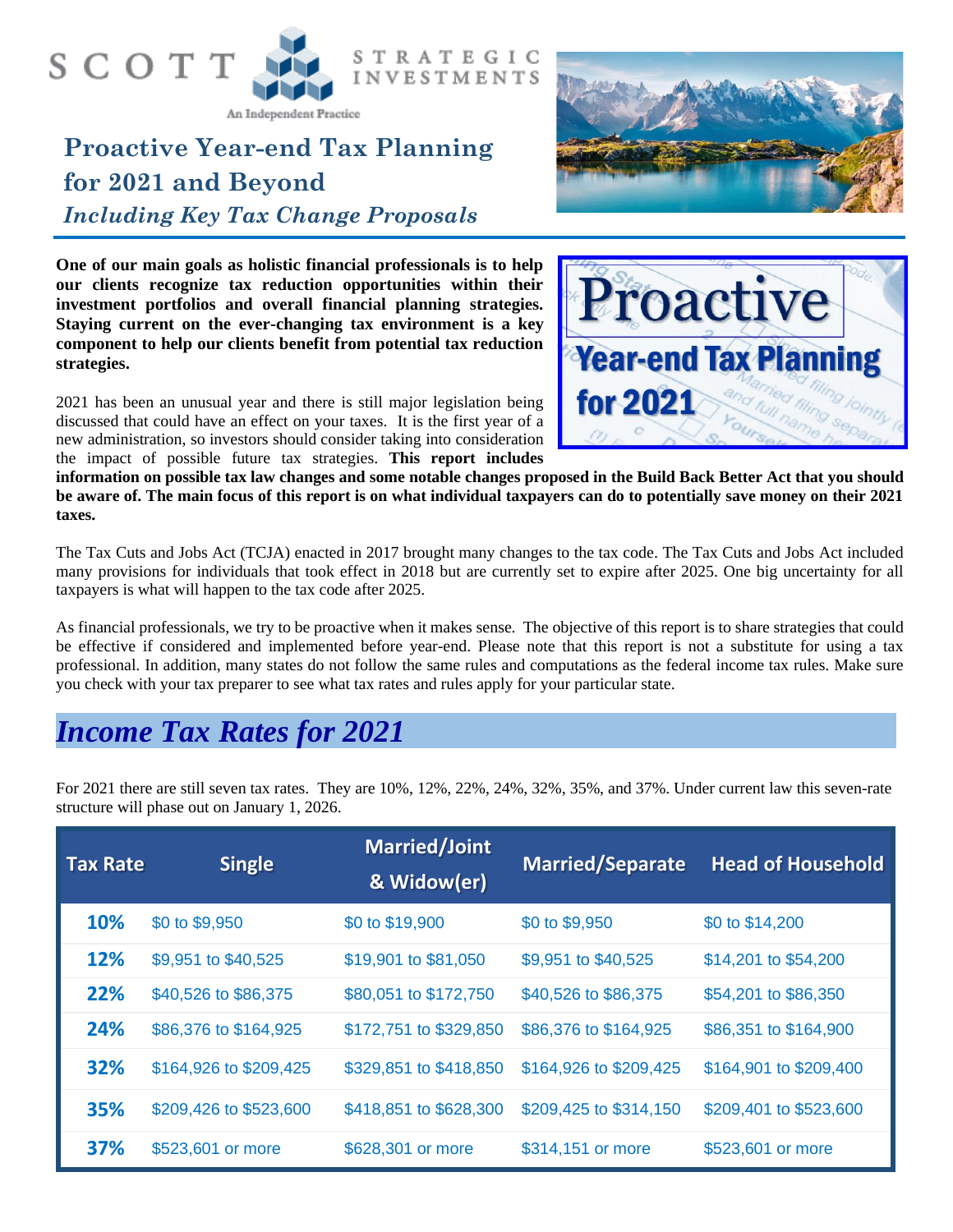## *Year-end Tax Planning for 2021*

One of our primary goals is to help our clients try to optimize their tax situations. This report offers many suggestions and reviews strategies that can be useful to achieve this goal.

**Everyone's situation is unique but it is wise for every taxpayer to begin their final year-end planning now!**  Choosing the appropriate tactics will depend on your income as well as a number of other personal circumstances. As you read through this report it could be helpful to note those strategies that you feel may apply to your situation so you can discuss them with your tax preparer.



Some items to consider include:

#### **Evaluate the use of itemized deductions versus the standard deduction.**

For 2021 tax returns, the standard deduction amounts will increase to \$12,550 for individuals and married couples filing separately, \$18,800 for heads of household, and \$25,100 for married couples filing jointly and surviving spouses.

As a reminder, the Tax Cuts and Jobs Act roughly doubled the standard deduction. Its goal was to decrease tax payments for many of those who typically claim this standard deduction. Although personal exemption deductions are no longer available, the larger standard deduction, combined with lower tax rates and an increased child tax credit, could result in less tax. You should consider running the numbers to assess the impact on your situation before deciding to take itemized deductions.

The TCJA still eliminates or limits many of the previous laws concerning itemized deductions. An example is the state and local tax deduction (SALT), which is still currently capped at \$10,000 per year, or \$5,000 for a married taxpayer filing separately.

#### **Consider bunching charitable contributions or using a donor-advised fund.**

For those taxpayers who are charitably inclined it makes sense to think about a plan. One way to utilize the tax advantages of charitable contributions is through a strategy referred to as "bunching". Bunching is the consolidation of donations and other deductions into targeted years so that in those years, the deduction amount will exceed the standard deduction amount.

Another strategy is to consider using a donor-advised fund. A donor-advised fund, or DAF, is a philanthropic vehicle established at a public charity. It allows donors to make a charitable contribution, receive an immediate tax benefit and then recommend grants from the fund over time. Taxpayers can take advantage of the charitable deduction when they're at a higher marginal tax rate while actual payouts from the fund can be deferred until later. It can be a win-win situation. **If you are charitably inclined and need some guidance, please call us and we can assist you.**

#### **Review your home equity debt interest.**

For mortgages taken out after October 13, 1987, and before December 16, 2017 (i.e. enters into a binding contract by that date), mortgage interest is fully deductible up to the first \$1,000,000 of mortgage debt. The threshold has been lowered to the first \$750,000 or \$375,000 (married filing separately) on homes purchased after December 15, 2017. All interest paid on any mortgage taken out before October 13, 1987 is fully deductible regardless of your mortgage amount (called "grandfathered debt"). This change under the TCJA law applies to all tax years between 2018 and 2025. Many mortgage holders refinanced for lower rates in the last few years so remember for larger mortgages, that could change your situation.

Home equity lines of credit (HELOCs) are deductible as well, but only if the funds were used to buy or substantially improve the home that secures the loan. Please share with your tax preparer how the proceeds of your home equity loan were used. If you used the cash to pay off credit card or other personal debts, then the interest isn't deductible.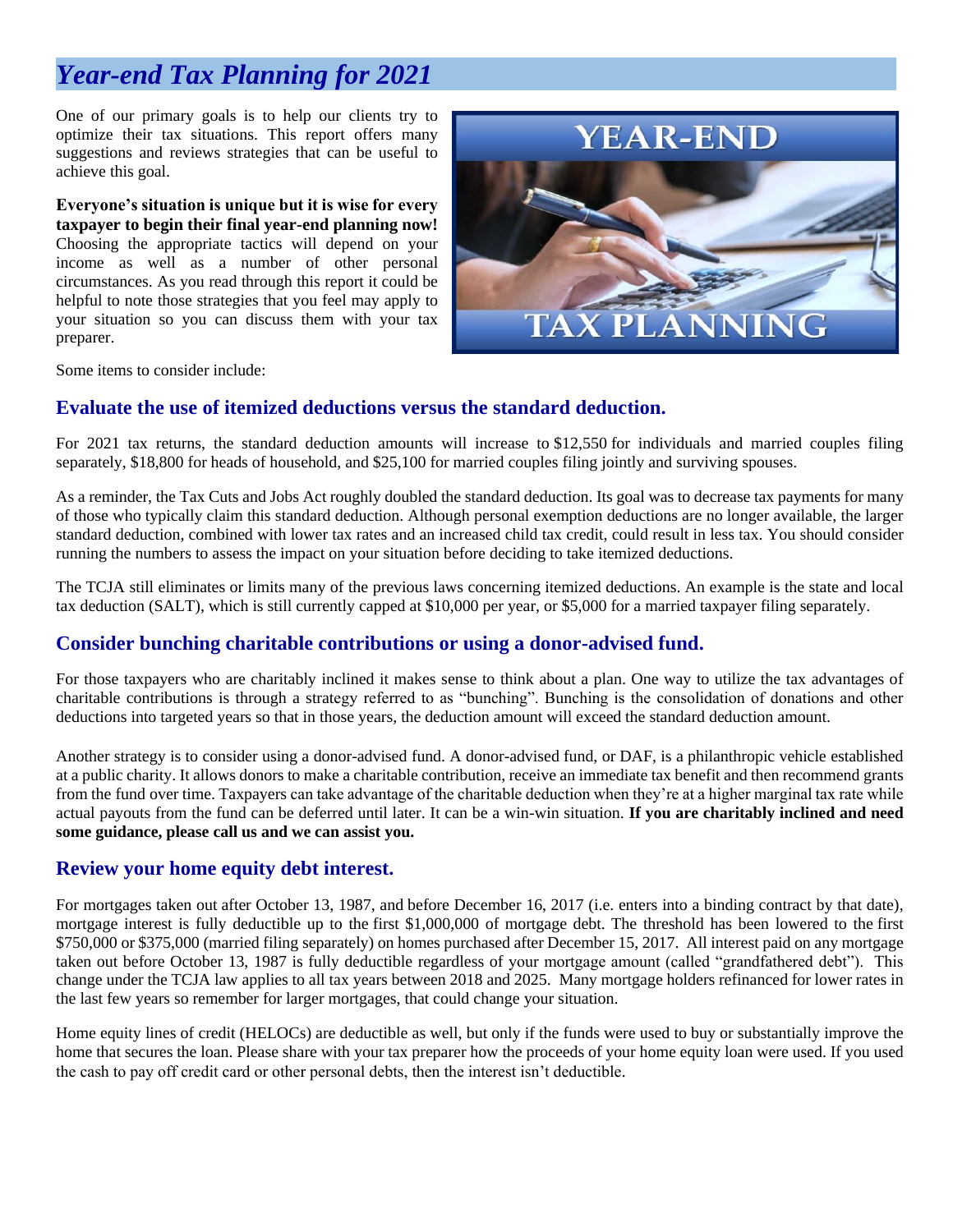#### **Revisit the use of qualified tuition plans.**

Qualified tuition plans, also named 529 plans, are a great way to tax efficiently plan the financial burden of paying tuition for children or grandchildren to attend elementary or secondary schools. Earnings in a 529 plan originally could be withdrawn tax-free only when used for qualified higher education at colleges, universities, vocational schools or other post-secondary schools. However, they changed that so 529 plans can now be used to pay for tuition at an elementary or secondary public, private or religious school, up to \$10,000 per year. Unlike IRAs, there are no annual contribution limits for 529 plans. Instead, there are maximum aggregate limits, which vary by plan. Under federal law, 529 plan balances cannot exceed the expected cost of the beneficiary's qualified higher education expenses. Limits vary by state, ranging from \$235,000 to \$529,000. Some states even offer a state tax credit or deduction up to a certain amount.

Contributions to a 529 plan are considered completed gifts for federal tax purposes, and in 2021 up to \$15,000 per donor, per beneficiary, qualifies for the annual gift tax exclusion. Excess contributions above \$15,000 must be reported on IRS Form 709 and will count against the taxpayer's lifetime estate and gift tax exemption amount (\$11.7 million in 2021).

There is also an option to make a larger tax-free 529 plan contribution, if the contribution is treated as if it were spread evenly over a 5-year period. For example, a \$75,000 lump sum contribution

# *Actions to Consider Before Year-end*

- **Guestimate your new tax rate.**
- **Review notable tax law changes for 2021 that may affect you.**
- **Review your capital gains and losses.**
- **Review your charitable giving.**
- **Review your retirement savings options.**
- **Consider Roth IRA conversions.**
- **Consider additional year-end tax strategies.**
- **Understand potential tax law proposals.**
- *Review your tax strategies with a tax preparer.*

to a 529 plan can be applied as though it were \$15,000 per year, as long as no other gifts are made to the same beneficiary over the next 5 years. Grandparents sometimes use this 5-year gift-tax averaging as an estate planning strategy. **If you want to explore setting up a 529 plan, call us and we would be happy to assist you.**

#### **Maximize your qualified business income deduction (if applicable).**

One of the most talked about changes from the Tax Cuts and Jobs Act enacted in 2017 is the qualified business income deduction under Section 199A. Current proposals want to change this deduction, but for 2021, taxpayers who own interests in a sole proprietorship, partnership, LLC, or S corporation may be able to deduct up to 20% of their qualified business income. Please be careful because this deduction is subject to various rules and limitations.

There are planning strategies to consider for business owners. For example, business owners can adjust their business's W-2 wages to maximize the deduction. Also, it may be beneficial for business owners to convert their independent contractors to employees where possible, but before doing so, please make sure the benefit of the deduction outweighs the increased payroll tax burden and cost of providing employee benefits. Other planning strategies can include investing in short-lived depreciable assets, restructuring the business, and leasing or selling property between businesses. **This piece of tax legislation is complicated and would take an entire report to discuss, so we recommend that if you are a business owner, you should talk with a qualified tax professional about how this new Section 199A could potentially work for you.**

#### *Consider All of Your Retirement Savings Options for 2021*

If you have earned income or are working, you should consider contributing to retirement plans. This is an ideal time to make sure you maximize your intended use of retirement plans for 2021 and start thinking about your strategy for 2022. For many investors, retirement contributions represent one of the smarter tax moves that they can make. Here are some retirement plan strategies we'd like to highlight.

**401(k) contribution limits unchanged.** The elective deferral (contribution) limit for employees under the age of 50 who participate in 401(k), 403(b), most 457 plans, and the federal government's Thrift Savings Plan is \$19,500. The catch-up contribution limit for employees aged 50 and over who participate in 401(k), 403(b), most 457 plans, and the federal government's Thrift Savings Plan increases also to an additional \$6,500 (\$26,000 total). **As a reminder, these contributions must be made in 2021.**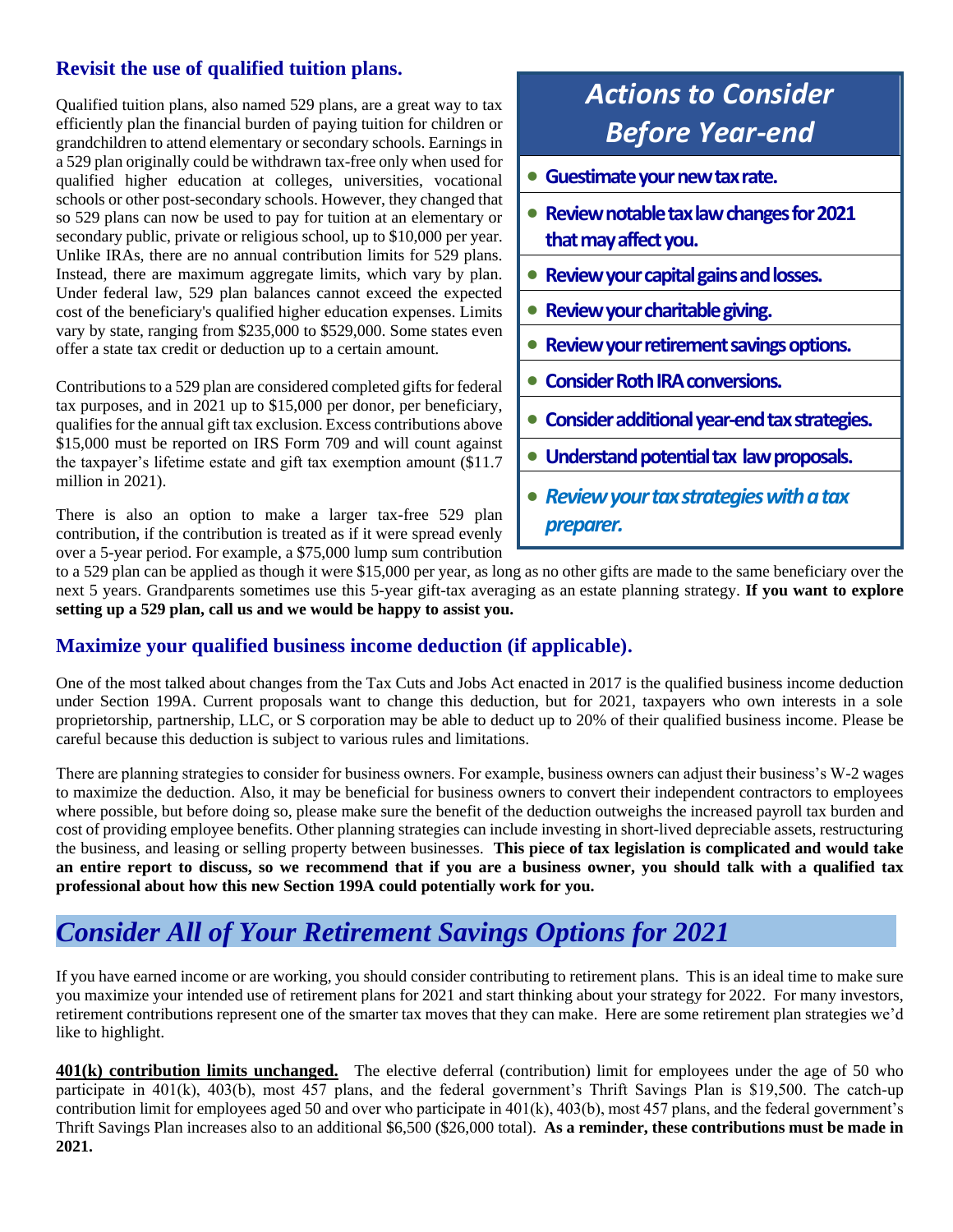**IRA contribution limits unchanged.** The limit on annual contributions to an Individual Retirement Account (IRA) which was increased in 2019, remains at \$6,000 for 2021. The additional catch-up contribution limit for individuals aged 50 and over is not subject to an annual cost-of-living adjustment and remains \$1,000 (for a total of \$7,000). **IRA contributions for 2021 can be made all the way up to the April 15, 2022, filing deadline.**

**Higher IRA income limits.** The deduction for taxpayers making contributions to a traditional IRA is phased out for singles and heads of household who are covered by a workplace retirement plan and have modified adjusted gross incomes (MAGI) of \$66,000 and \$76,000 for 2021. For married couples filing jointly, in which the spouse who makes the IRA contribution is covered by a workplace retirement plan, the income phase-out range is \$105,000 to \$125,000. For an IRA contributor who is not covered by a workplace retirement plan and is married to someone who is covered, the deduction is phased out in 2021 as the couple's income reaches \$198,000 and completely at \$208,000. For a married individual filing a separate return who is covered by a workplace retirement plan, the phase-out range remains at \$0 to \$10,000 for 2021. **Please keep in mind, if your earned income is less than your eligible contribution amount, your maximum contribution amount equals your earned income.**

**Increased Roth IRA income cutoffs.** The MAGI phase-out range for taxpayers making contributions to a Roth IRA is \$198,000 - \$208,000 for married couples filing jointly in 2021. For singles and heads of household, the income phase-out range is \$125,000 - \$140,000. For a married individual filing a separate return, the phase-out range remains at \$0 to \$10,000. **Please keep in mind, if your earned income is less than your eligible contribution amount, your maximum contribution amount equals your earned income.**

**Larger saver's credit threshold.** The MAGI limit for the saver's credit (also known as the Retirement Savings Contribution Credit) for low- and moderate-income workers is \$66,000 for married couples filing jointly in 2021, \$49,500 for heads of household and \$33,000 for all other filers.

**Be careful of the IRA one rollover rule.** Investors are limited to only one rollover from all of their IRAs to another in any 12-month period. A second IRA-to-IRA rollover in a single year could result in income tax becoming due on the rollover, a 10% early withdrawal penalty, and a 6% per year excess contributions tax as long as that rollover remains in the IRA. Individuals can only make one IRA rollover during any 1-year period, but there is no limit on trustee-to-trustee transfers. Multiple trusteeto-trustee transfers between IRAs and conversions from traditional IRAs to Roth IRAs are allowed in the same year**. If you are rolling over an IRA or have any questions on IRAs, please call us.**

### *Roth IRA Conversions*

There are some rule change proposals that are discussed later in this report for Roth IRA conversions, but in 2021, some IRA owners may want to consider converting part or all of their traditional IRAs to a Roth IRA. This is never a simple or easy decision. Roth IRA conversions can be helpful, but they can also create immediate tax consequences and can bring additional rules and potential penalties. Under the current laws, you can no longer unwind a Roth conversion by re-characterizing it. It is best to run the numbers with a qualified professional and calculate the most appropriate strategy for your situation. **Call us if you would like to review your Roth IRA conversion options.**

### *Capital Gains and Losses*

Looking at your investment portfolio can reveal a number of different tax saving opportunities. Start by reviewing the various sales you have realized so far this year on stocks, bonds and other investments. Then review what's left and determine whether these investments have an unrealized gain or loss. (Unrealized means you still own the investment, versus realized, which means you've actually sold the investment.)

**Know your basis.** In order to determine if you have unrealized gains or losses, you must know the tax basis of your investments, which is usually the cost of the investment when you bought it. However, it gets trickier with investments that allow you to reinvest your dividends and/or capital gain distributions. We will be glad to help you calculate your cost basis.

**Consider loss harvesting.** If your capital gains are larger than your losses, you might want to do some "loss harvesting." This means selling certain investments that will generate a loss. You can use an unlimited amount of capital losses to offset capital gains. However, you are limited to only \$3,000 (\$1,500 if married filing separately) of net capital losses that can offset other income, such as wages, interest and dividends. Any remaining unused capital losses can be carried forward into future years indefinitely.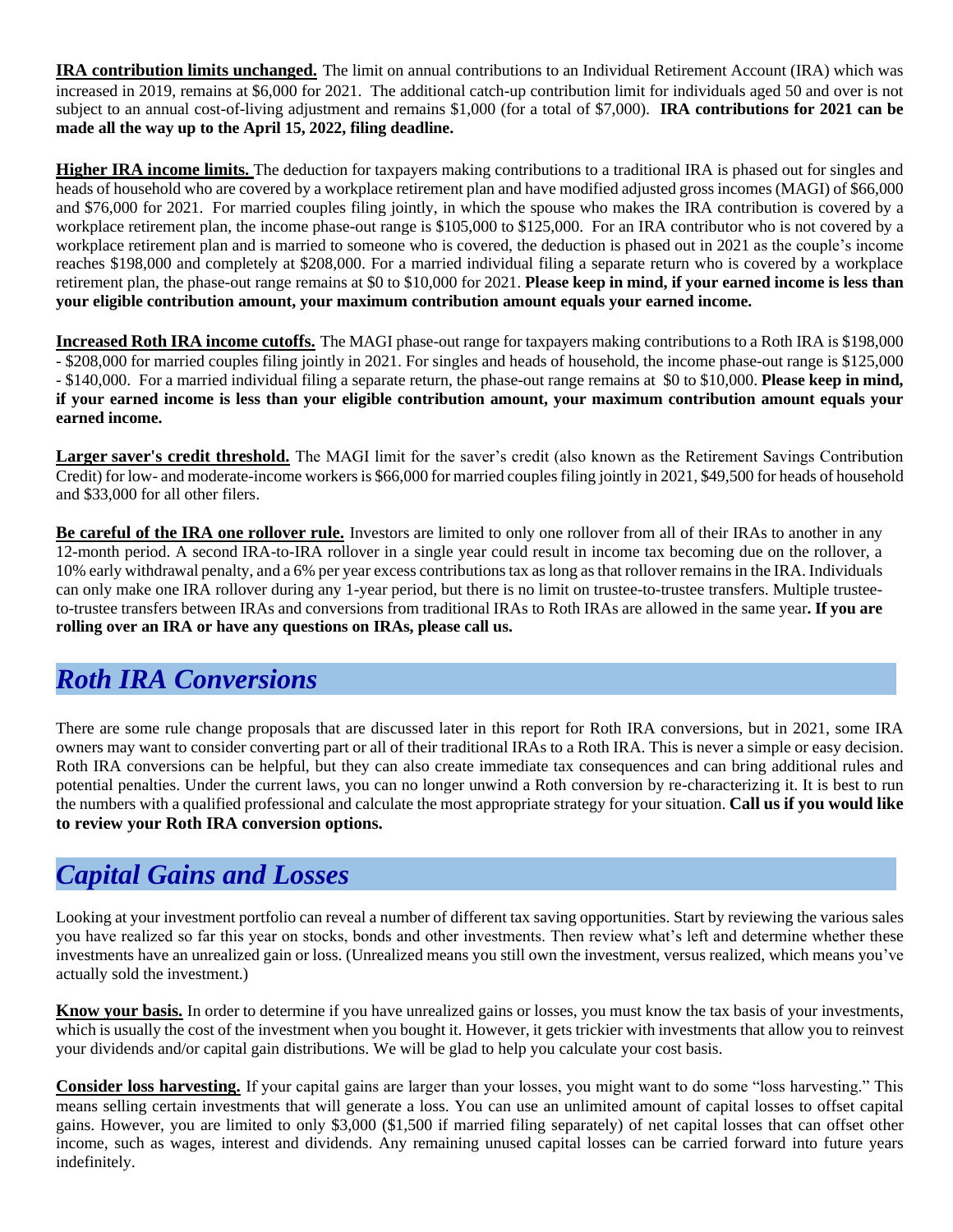**Be aware of the "wash sale" rule.** If you sell an investment at a loss and then buy it right back, the IRS disallows the deduction. The "wash sale" rule says you must wait at least 30 days before buying back the same security in order to be able to claim the original loss as a deduction. The deduction is also disallowed if you bought the same security within 30 days before the sale. However, while you cannot immediately buy a substantially identical security to replace the one you sold, you can buy a similar security, perhaps a different stock, in the same sector. This strategy allows you to maintain your general market position while utilizing a tax break.

**Always double-check brokerage firm reports.** If you sold a security in 2021, the brokerage firm reports the basis on an IRS Form 1099-B in early 2022. Unfortunately, sometimes there could be problems when reporting your information, so we suggest you double-check these numbers to make sure that the basis is calculated correctly and does not result in a higher amount of tax than you need to pay.

### *Long-term Capital Gains Tax Rates*

Tax rates on long-term capital gains and qualified dividends did not change for 2021. You may qualify for a 0% capital gains tax rate for some or all of your long-term capital gains realized in 2021. In 2021, the 0% rate applies for individual taxpayers with taxable income up to \$40,400 on single returns, \$54,100 for head-of-household filers and \$80,800 for joint returns. If this is the case, then the strategy is to figure out how much long-term capital gains you might be able to recognize to take advantage of this tax break.

| 2021 Long-term            | <b>Single Taxpayers</b> | <b>Married Filing</b> | <b>Head of</b>     |  |  |
|---------------------------|-------------------------|-----------------------|--------------------|--|--|
| <b>Capital Gains Rate</b> |                         | <b>Jointly</b>        | <b>Household</b>   |  |  |
| 0%                        | Up to \$40,400          | Up to \$80,800        | Up to \$54,100     |  |  |
| <b>15%</b>                | \$40,401-\$445,850      | \$80,801-\$501,600    | \$54,101-\$473,750 |  |  |
| 20%                       | Over \$445,851          | Over \$501,601        | Over \$473,750     |  |  |
| Source: irs.gov           |                         |                       |                    |  |  |

The 3.8% surtax on net investment income stays the same for 2021. It starts for single people with modified AGI over \$200,000 and for joint filers with modified AGI over \$250,000.

**NOTE**: The 0%, 15% and 20% longterm capital gains tax rates only apply to "capital assets" (such as marketable securities) held longer than one year.

Anything held one year or less is considered a "short-term capital gain" and those are taxed at ordinary income tax rates.

### *Some Notable and Continuing Tax Changes for 2021*

**Some previous itemized deductions are still affected in 2021 under the tax laws. They include:**

**The floor for deductible medical expenses is still at 7.5%.** The 2021 threshold for deducting medical expenses on Schedule A is 7.5% of your 2021 adjusted gross income (AGI). The IRS on IRS.gov provides a [long list of expenses](https://www.irs.gov/publications/p502) that qualify as "medical expenses," so it can be a good idea to keep keeping track of yours if you think you may qualify.

**State and local income, sales, and real and personal property taxes (SALT)** are still limited to \$10,000.

**The deduction for casualty and theft losses** is currently allowed only for presidentially declared disaster areas.

**Alimony deductions.** For divorce and separation instruments executed or modified after December 31, 2018, alimony and separate maintenance payments are not deductible by the payor-spouse, nor includible in the income of the payee-spouse.

### *Education Planning*

**Education benefits.** The student loan interest deduction, education credits, exclusion for savings bond interest, tuition waivers for graduate students, and the educational assistance fringe benefit are all still available in 2021. 529 plan funds can be used to pay for fees, books, supplies and equipment for certain apprenticeship programs. In addition, up to \$10,000 in total (not annually) can now be withdrawn from 529 plans to pay off student loans.

The 2020 [lifetime learning credit,](https://www.kiplinger.com/article/taxes/t042-c000-s001-tax-credits-for-college-expenses.html) which allows you to claim 20% of your out-of-pocket costs for tuition, fees and books, for a total of \$2,500, phases out for couples at \$160,001 and \$180,000. The AGI range for singles is \$80,001 and \$90,000.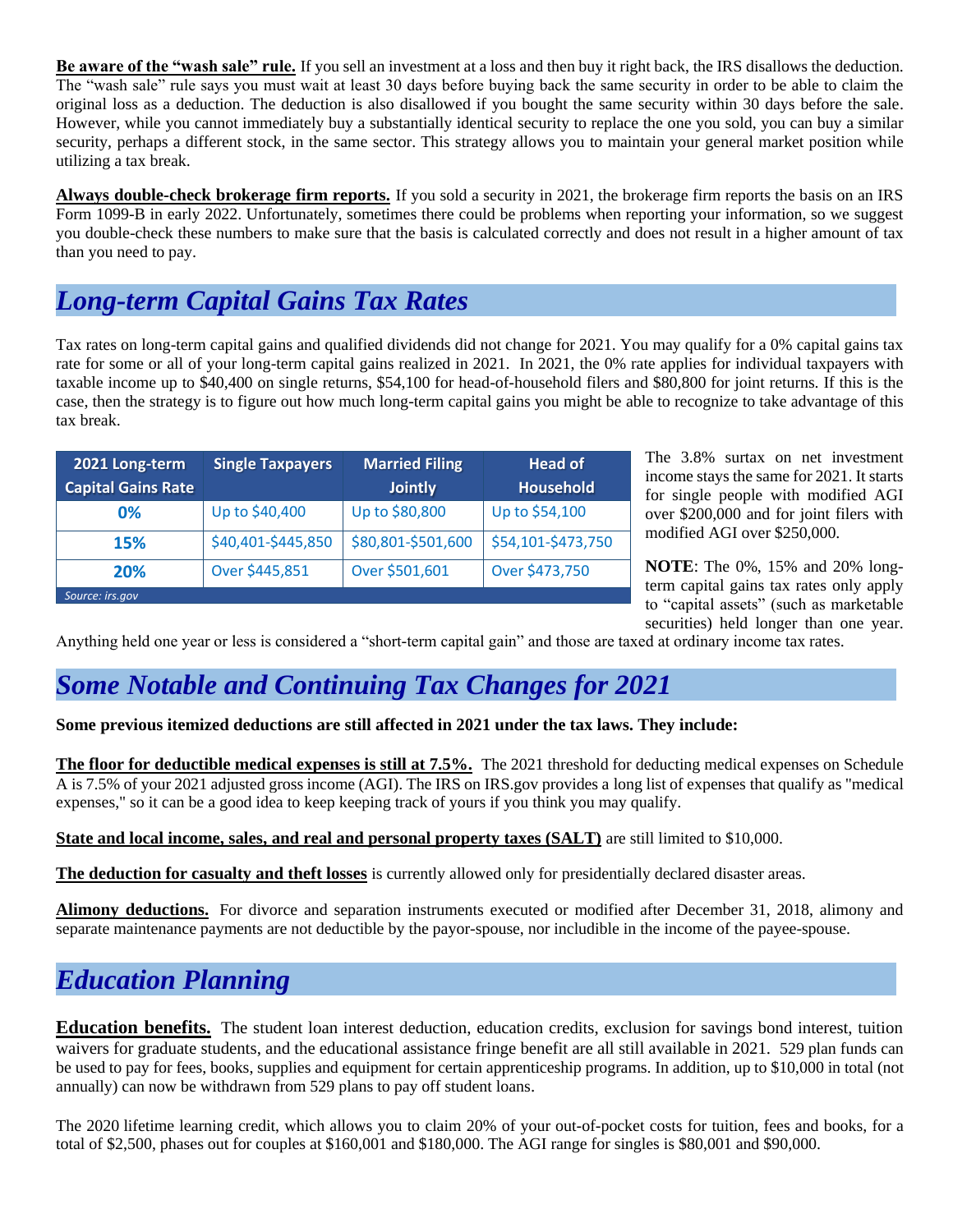# *Charitable Giving*

This is a great time of year to clean your garage or house and give your items to charity. Please remember that you can only write off donations to a charitable organization if you itemize your deductions. Sometimes your donations can be difficult to value. You can find estimated values for your donated items through a value guide offered by Goodwill at https://goodwillnne.org/donate/donation-value-guide/

Send cash donations to your favorite charity by December 31, 2021 and be sure to hold on to your cancelled check or credit card receipt as proof of your donation. If you contribute \$250 or more, you also need a written acknowledgement from the charity. If you plan to make a significant gift to charity this year, consider gifting appreciated stocks or other investments that you have owned for more than one year. Doing so boosts the savings on your tax returns. Your charitable contribution deduction is the fair market value of the securities on the date of the gift, not the amount you paid for the asset and therefore you avoid having to pay taxes on the profit.

Do not donate investments that have lost value. It is best to sell the asset with the loss first and then donate the proceeds, allowing you to take both the charitable contribution deduction and the capital loss. Also remember, if you give appreciated property to charity, the unrealized gain must be long-term capital gains in order for the entire fair market value to be deductible. (The amount of the charitable deduction must be reduced by any unrealized ordinary income, depreciation recapture and/or short-term gain.)

**The law allowing taxpayers age 70½ and older to make a Qualified Charitable Distribution (QCD) in the form of a direct transfer of up to \$100,000 directly from their IRA over to a charity, including all or part of the required minimum distribution (RMD) was made permanent in 2015.** If you meet the qualifications to utilize this strategy, the funds must come out of your IRA by December 31, 2021. **Please call us if this is a strategy you are interested in considering.**

### *Additional Year-end Tax Strategies and Ideas*

**Make use of the annual gift tax exclusion.** You may gift up to \$15,000 tax-free to each donee in 2021. These "annual exclusion gifts" do not reduce your \$11,700,000 lifetime gift tax exemption. This annual exclusion gift is doubled to \$30,000 per donee for gifts made by married couples of jointly held property or when one spouse consents to "gift-splitting" for gifts made by the other spouse.

**Help someone with medical or education expenses.** There are opportunities to give unlimited tax-free gifts when you pay the provider of the services directly. The medical expenses must meet the definition of deductible medical expenses. Qualified education expenses are tuition, books, fees, and related expenses, but not room and board. You can find the detailed qualifications in IRS Publications 950 and the instructions for IRS Form 709 at [www.irs.gov.](http://www.irs.gov/)

**Make gifts to trusts.** These gifts often qualify as annual exclusion gifts (\$15,000 in 2021) if the gift is direct and immediate. A gift that meets all the requirements removes the property from your estate. The annual exclusion gift can be contributed for each beneficiary of a trust. We are happy to review the details with your estate planning attorney.

# *Estate, Gift, and Generation-Skipping Tax Changes*

Exemption amounts for gift, estate, and generation-skipping taxes are another issue that proposals are trying to change. For 2021 the limits are at \$11.7 million (\$23.4 million for married couples), up from \$11.58 million in 2020 and the income tax basis step up/down to fair market value at death is in place. Any amount over that is subject to 40% Federal taxes. This high amount provides high net worth individuals a significant planning window to make gifts and set up irrevocable trusts.

As a reminder, as of now, in 2026, the estate tax exclusion is due to revert to pre- 2018 levels of \$5 million (adjusted for inflation).

On November 26, 2019, the Treasury Department and the Internal Revenue Service issued final regulations under IR-2019-189 confirming that individuals who take advantage of the increased gift tax exclusion or portability amounts in effect from 2018 to 2025 will not be adversely impacted when TCJA sunsets on January 1, 2026. Claiming the portable exemption will remain an important discussion topic for decedents with large estates. **For those who have large estates, please call us to discuss your situation.**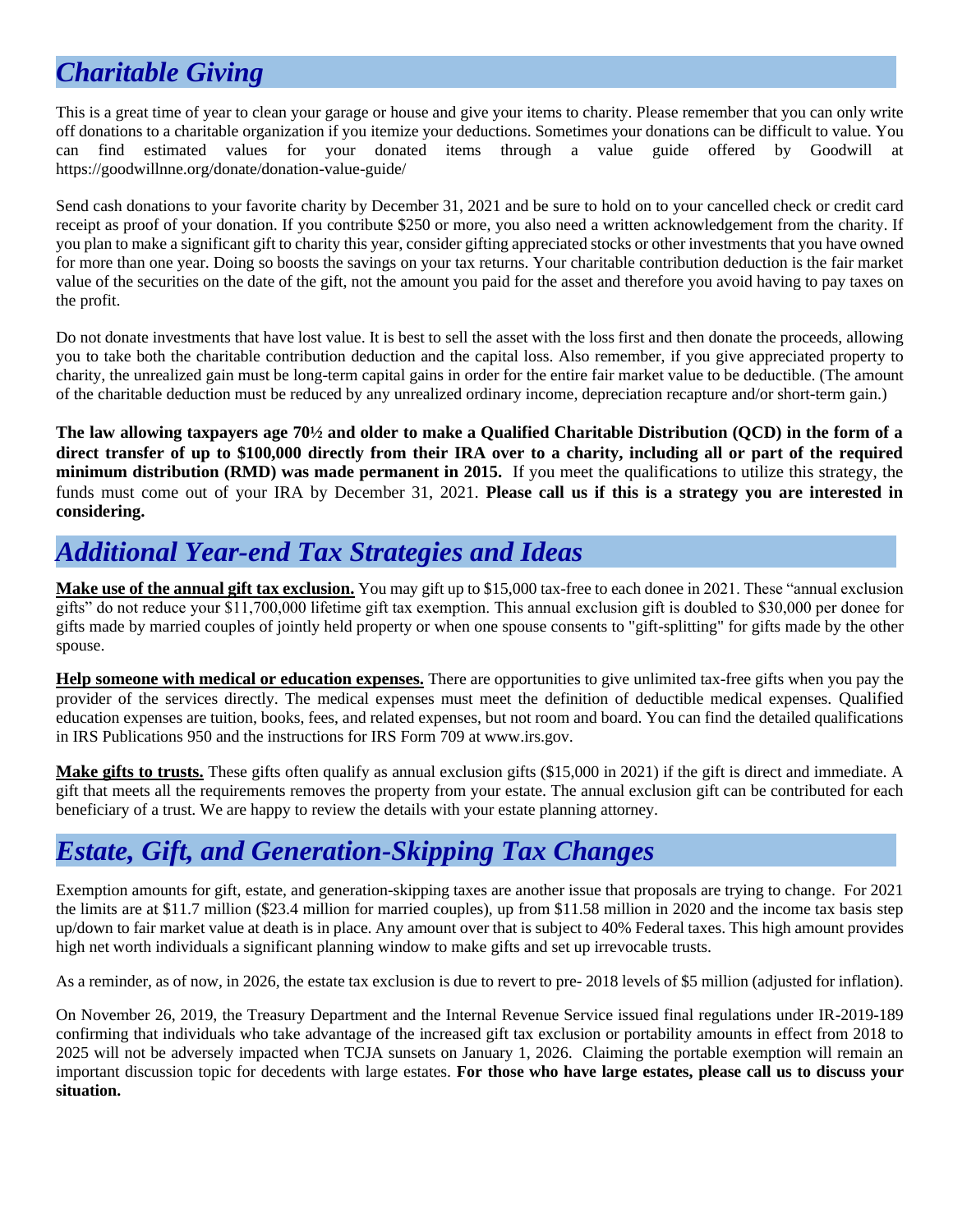# **Tax Law Proposals**

As of the late-October writing of this report, tax law changes were still not finalized. Some of the noteworthy proposals as they were proposed by either President Biden or the House Ways and Means Committee in September are currently **no longer being discussed**. These include the restoration of the 39.6% top tax bracket and a retroactive increase of 20% capital gains rate to 25% for individuals earning over \$400,000 and married filing jointly taxpayers earning more than \$450,000.



Other proposals that are currently **not being pursued** include changes to Roth IRA conversion rules and the termination of the temporary increase in the Unified Credit (replacing the current \$11.7 million estate and gift tax exemption with an exemption of approximately \$6 million per person starting in 2022).

As of October 28, several proposals were **still being considered starting in 2022**. They include:

- **Expansion of 3.8% Net Investment Income Tax (NIIT):** The proposal calls for the expansion of the 3.8% tax to apply to net income derived in the ordinary course of trade or business for taxpayers with a taxable income of more than \$500,000 for joint filers and \$400,000 for single filers.
- **A new surtax on high income earners:** The current proposal calls for a new additional tax on individuals with a modified adjusted gross income of over \$5,000,000 that increase for those with AGI's over \$25,000,000. Please note this does not include state taxes.

Another noteworthy item being discussed is the possible changing of SALT tax limitations starting in 2022. Please remember it is uncertain as of our late-October writing of which tax changes, if any, will be passed into law. We only include this section in an attempt make clients aware of any potential key proposals for tax planning purposes.

Our goal is to keep clients updated when tax laws change so that they can proactively plan. **If you would like to discuss any of these potential tax law changes with us, please feel free to contact us and we'd be happy to assess your unique financial situation.**